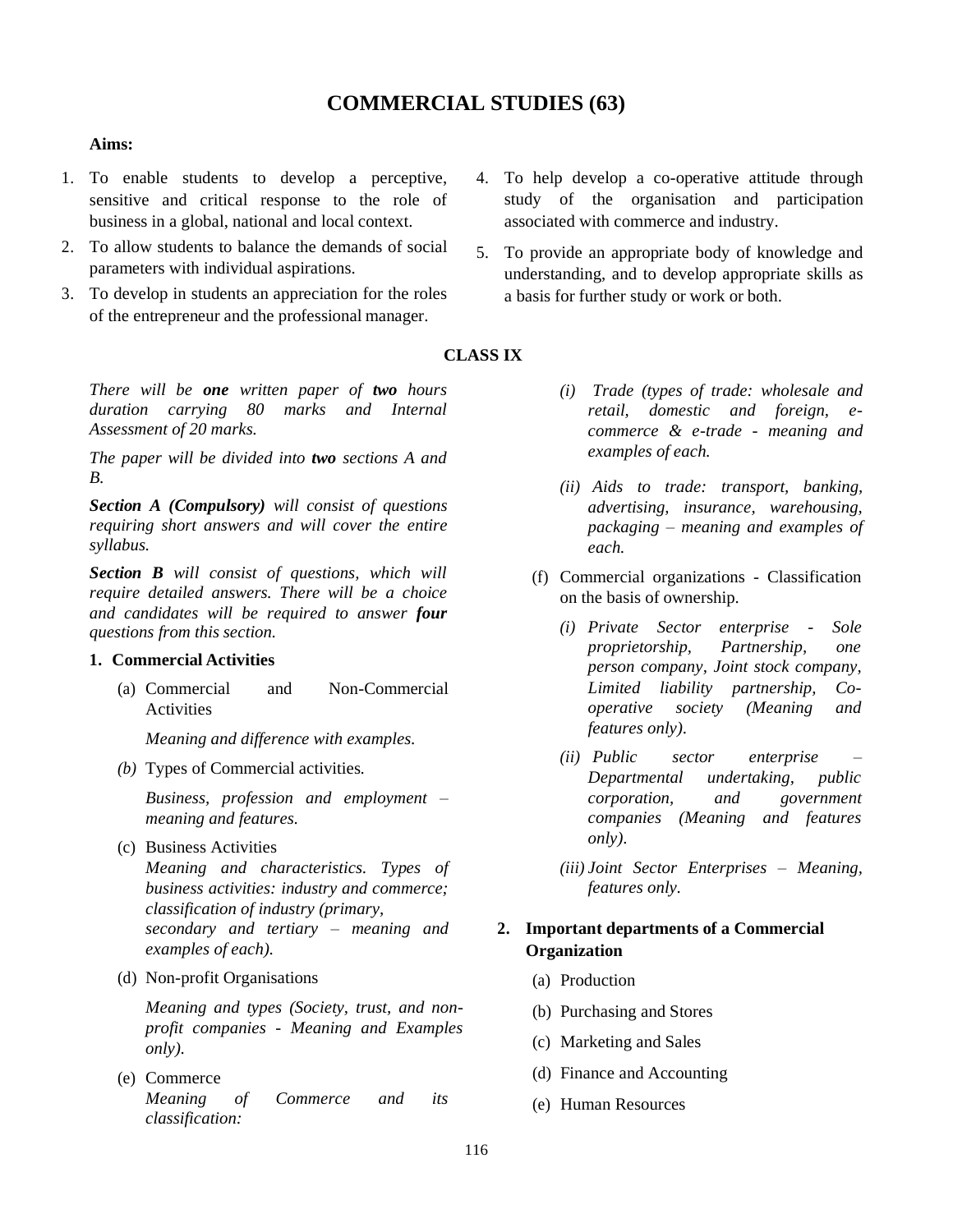- (f) General Administration, Legal and Compliance
- (g) Management Integrated System

*Meaning and objectives of each of the above.*

## **3. Communication in Commercial organizations**

*Meaning and process; role of communication in a commercial organization; different methods of communication: letter, e-mail, conference calling (audio & video), telephonic conversation, social media – meaning of each.*

## **4. Introduction to Accounting and Book keeping**

- (a) Meaning and objective *Meaning of accounting and book keeping; objective of accounting; accounting cycle; distinction between accounting and book keeping*.
- (b) Basic accounting terminology *Capital, liability, asset, revenue, expense, purchase, sales, stocks, debtors, creditors, drawings, debit and credit, discount (Meaning only)*.
- *(c)* Basic accounting principles and concepts*. Business entity, money measurement, going concern, accounting period, dual aspect and accounting equation, matching principle, principle of full disclosure – meaning and examples.*
- (d) Journal

*Meaning of Journal; and classification of accounts, rules of debit and credit.*

*Recording of transactions in journal. (Simple numericals based on the terminology mentioned in part (b) need to be covered. Compound journal entries including cash discount, bad debts and opening and closing entries need not be covered).*

(e) Ledger

*Meaning, posting and balancing of ledger accounts. (Ledger posting on the basis of simple journal entries*).

## (f) Trial balance

*Meaning, objectives and preparation of trial balance with the given set of ledger account balances.*

*(Re-drafting of trial balance need not be covered.)*

(g) Cash Book

*Meaning, types of cash books, preparation of single column cash book*

## **5. Banking**

*Commercial Banks - Functions and Types of Accounts (Savings, Current, Recurring & Fixed Account – meaning and difference only).*

## **6. Trade**

- (a) Channels of distribution *Physical - C & F Agents, Wholesalers, Distributors & Retailers (meaning only).*
- (b) E-commerce & E-trade *Merits and demerits of online trading*.

## **7. Social Responsibility of Commercial Organisations towards the Environment**

- *E- Waste Management*
- *Recycling*
- *Afforestation*
- *Eco Friendly products*
- *Legal Compliance of environmental norms A brief understanding of the above.*

## **INTERNAL ASSESSMENT**

A minimum of three assignments are to be done during the year, as assigned by the teacher.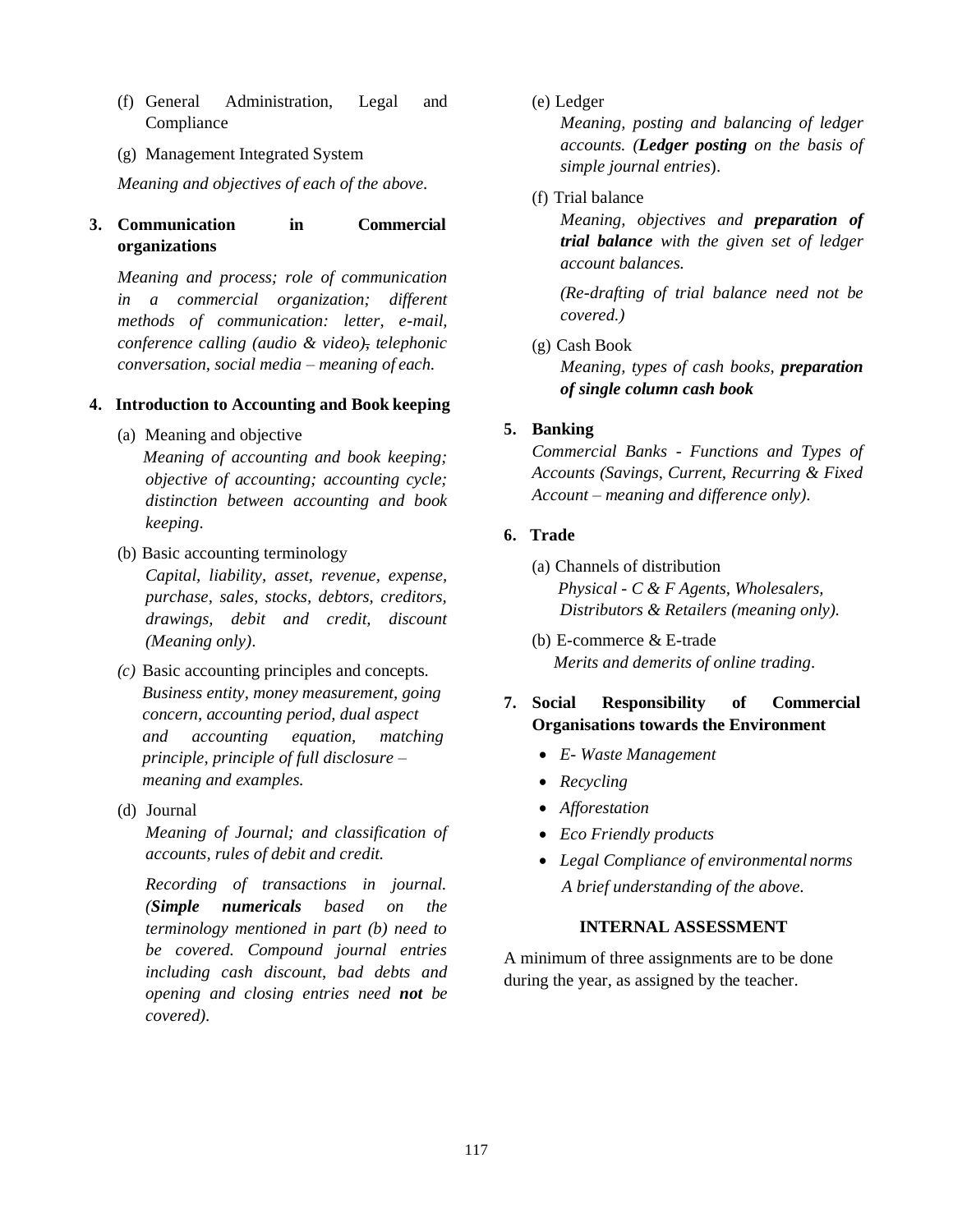*There will be one written paper of two hours duration carrying 80 marks and Internal Assessment of 20 marks.*

*The paper will be divided into two sections A and B.*

*Section A (Compulsory) will consist of questions requiring short answers and will cover the entire syllabus. There will be no choice of questions.*

*Section B will consist of questions, which will require detailed answers. There will be a choice and candidates will be required to answer four questions from this section.*

## **1. Stakeholders in Commercial Organisations**

- *(a) Meaning of stakeholder, types: Internal (shareholder, employee and employer – meaning of each) and External stakeholders (supplier, creditor, government and society – meaning of each); differences between internal and external stakeholders.*
- (b) *Expectations of employers (owners and managers), employees, creditors and suppliers, government and society from a commercial organization.*

#### **2. Marketing and Sales**

(a) Marketing

*Meaning and objectives of marketing. Difference between marketing and sales.*

(b) Product and service

*Meaning and difference between a product and a service (with examples).*

(c) Pricing

*Meaning and objectives*

(d) Advertising and Sales promotion

*Advertising: meaning, importance of advertising; merits and demerits, difference between advertising and publicity. Advertising Agency; meaning and functions only, Social advertising media - Concept and examples only.*

*Sales promotion – meaning and techniques; difference between advertising and sales promotion.*

(e) Consumer Protection

*Consumer Protection Act (1986); features of the Act, rights of a consumer*, *Consumer exploitation; meaning and types*, *Importance o*f *consumer awareness*.

(f) E-commerce

*Introduction and benefits over traditional methods of transactions, E-tailing, Eadvertising, E-marketing and E-security (meaning only). ERP and its modules (brief concept).*

## **3. Finance and Accounting**

(a) Capital and Revenue

*Capital and revenue receipts, capital and revenue expenditure (meaning, difference and examples) deferred revenue expenditure (meaning and examples)*

- (b) Final accounts of Sole Proprietorship
	- *Meaning and preparation of Trading account, Profit and Loss account and Balance sheet based on the given trial balance with the adjustment of closing stock only.*
	- *(Preparation of manufacturing account*, *profit and loss on sale of assets, intangible and fictitious assets, prepaid and accrued expenses and incomes are excluded.)*
- (c) Costs

*Fundamental concept of Cost Classification of costs- based on behaviour (fixed, variable, semi-variable), nature (direct, indirect).*

(d) Budgeting

*Meaning and utility of budgeting; comparison between budgeting and forecasting; types of budgets: sales, production, cash, purchase and master – meaning only.*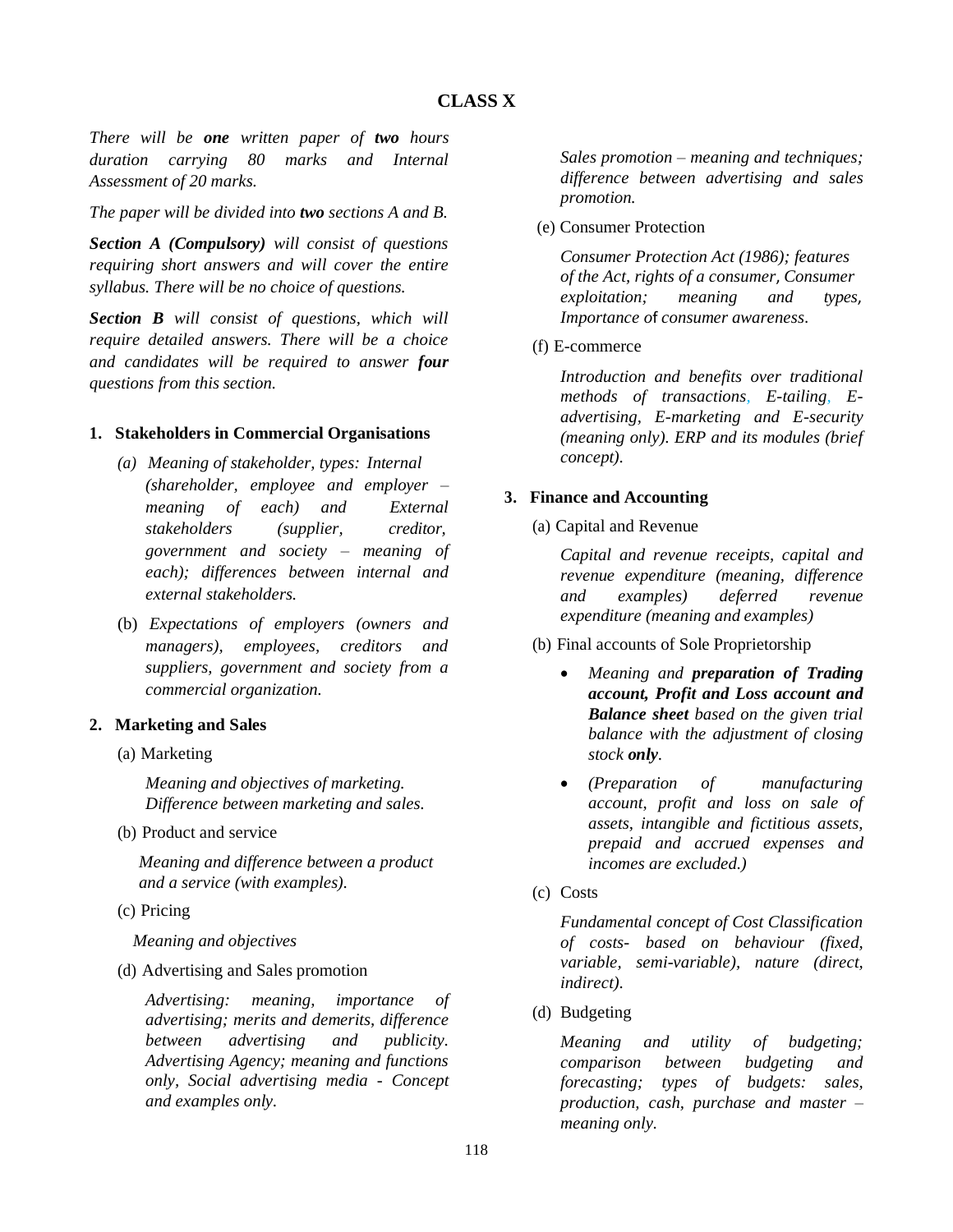(e) Sources of Finance

(i) Capital Market

*Meaning and functions of Capital Market.*

(ii) Sources of raising capital

*Long term: Meaning of shares (Types; preference and equity) and debentures, differences between the two.*

*Short term: loans from commercial banks (cash credit, overdraft, discounting of bills – meaning only).*

#### **4. Human Resources**

- *(a)* Recruitment, selection and training*.*
	- *(i) Recruitment – meaning; sources: internal and external; advantages and disadvantages of internal and external sources.*
	- *(ii) Selection - meaning and steps, types of selection tests.*
	- *(iii) Training – meaning, objectives and methods of training (on the job and off the job).*
- (b) Industrial relations and trade unions.

*Industrial relations: Meaning and objectives; Trade Unions: Meaning and Functions.*

(c) Social Security

*Concept of Social Security; brief reference to Provident Fund, Gratuity, Pension, Group Insurance and Maternity Benefits. New Pension Scheme. (Acts are not required).*

#### **5. Logistics**

Meaning of logistics and its classification.

(a) Transportation

*Modes of transportation: land (road and rail), air and water; merits and demerits of each.*

(b) Warehousing

*Meaning, importance and types (public, private and bonded – meaning only).*

(c) Insurance

*Meaning; Types of insurance: Life insurance, General insurance; (Fire, Health and Marine - meaning only) principles of insurance.*

#### **6. Banking**

(i) Central Bank

*Central Bank: Meaning and functions, Difference between the Central Bank and Commercial Banks.*

(ii) Internet Banking

*Modes of transferring money / Net Banking: NEFT, RTGS, IMPS, mobile wallets: meaning only.*

*ATM, Credit & Debit cards- meaning & difference, caution to be taken while using these cards.*

(iii) Financial fraudulent practices

*Credit card fraud, false accounting, insurance fraud, intellectual property fraud, internet and cyber fraud. A brief understanding of these types of financial fraud.*

## **7. Government initiatives in Environment Protection.**

- *(i) Environment (Protection) Act, 1986 - Features of the act.*
- *(ii) Central Pollution Control Board – Functions only.*